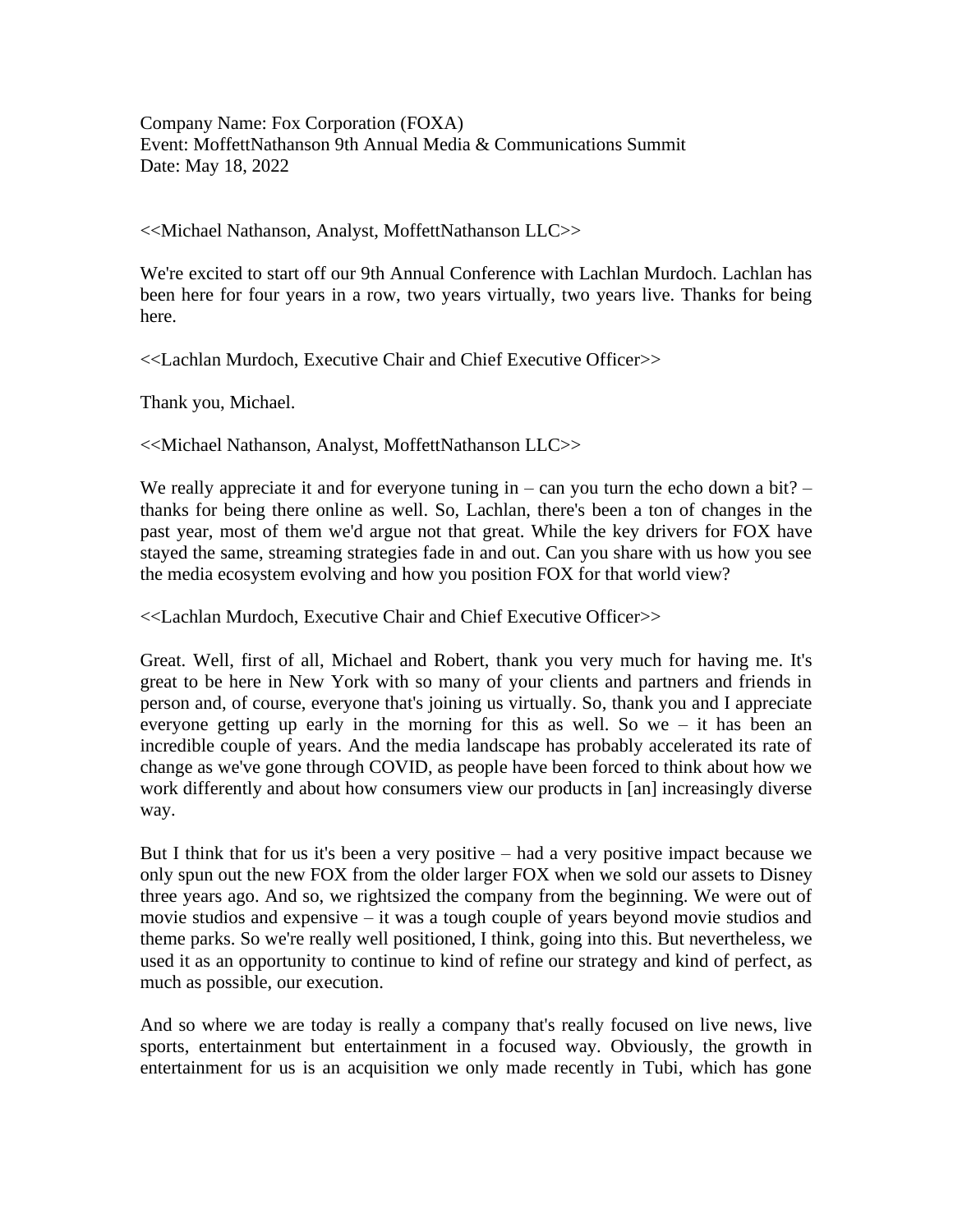from strength to strength. So all of our assets are really firing on all cylinders, which is a perfect position to be in sort of uncertain choppy times.

<<Robert Fishman, Analyst, MoffettNathanson LLC>>

So, because you've chosen not to invest in SVOD after the Disney deal that you mentioned, can you review for us what your priorities are for the company? How you're going to grow EBITDA and cash flow, two important metrics that we like to focus on?

<<Lachlan Murdoch, Executive Chair and Chief Executive Officer>>

Yes, absolutely. And I don't mean to have – or sort of turn from one of you guys. So I don't mean to be rude.

<<Michael Nathanson, Analyst, MoffettNathanson LLC>>

I was thinking like we should sit in front of you almost.

<<Robert Fishman, Analyst, MoffettNathanson LLC>>

Yes, exactly.

<<Lachlan Murdoch, Executive Chair and Chief Executive Officer>>

So well, look, in the last quarter obviously, I think we grew advertising revenues by 9%. We grew our subscription revenue by 5%. And so I think we've proven that we can continue to drive top line revenue growth very aggressively with the asset set that we have. We just completed our upfront. That upfront kind of process goes for several weeks, but we had our upfront presentation in New York on Monday, which was very successful.

And we're really able to highlight the theme of our upfront [which] was Only FOX. Only FOX is really focused on advertisers and our clients in an entirely ad-supported way. So whether that's how we serve our clients in news or entertainment or in sports – it's going to be a massive sport year coming up for us which is really exciting – or digitally with Tubi, we're super serving advertising clients.

So we think we'll continue to drive those top line advertising revenues. On the subscription side, we are focused on the MVPD ecosystem. We think it's an economic model that serves consumers and media very well for a long time. So we'll continue to invest in that. We're continuing to keep the biggest sports events exclusive to our broadcast partners and affiliates and our cable distributors. So, I think with balancing that strategy, we're going to be able to drive advertising revenue contingent on the ad market and subscription revenue pretty aggressively over the next couple of years.

<<Michael Nathanson, Analyst, MoffettNathanson LLC>>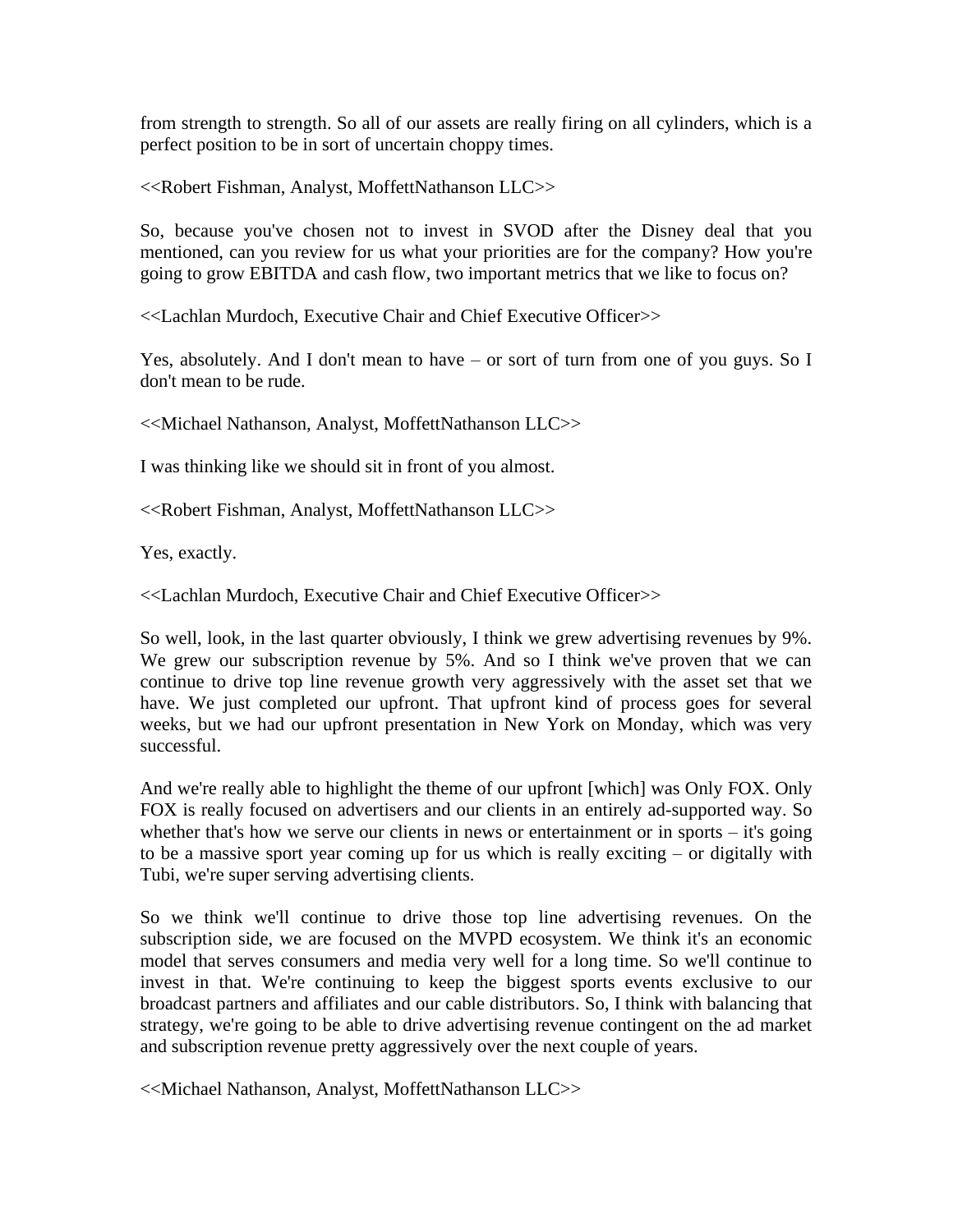Lachlan, when you think about the company, I think you can boil down strategy and the opportunities and risks as the following. You made a bet on the ecosystem so the question is - what's the future of sports and news content within that ecosystem, right? How do you see the prioritization of your content playing out in the next five years or so in terms of the ecosystem?

<<Lachlan Murdoch, Executive Chair and Chief Executive Officer>>

Well, as you know, in this last quarter we grew subscriptions, as I mentioned, 5%. A lot of our growth came from retransmission from the broadcast side. But having said that, over the next – we had very – we did that despite the that we had very few renewals this year in the cycle. Whereas over the next two years, we have two-thirds of our distribution deals with cable companies, two-thirds of our deals come up over the next two years. And I think that puts us in a really good position, particularly in a year when you have the Super Bowl and you have the FIFA World Cup to continue to drive subscription rate at the highest sort of industry level.

And so – but to do that, right, we have to make sure we're super serving those distributors and we're continuing to put in exclusive content. We're not diluting the product that we're giving affiliates or giving cable operators. In fact, we're investing in those products so we can drive those rates.

<<Michael Nathanson, Analyst, MoffettNathanson LLC>>

I mean you just mentioned it, so maybe just to expand upon it. Like how does your strategy differ in terms of keeping that premium content and all the sports exclusive and not sharing it with any over-the-top service?

<<Lachlan Murdoch, Executive Chair and Chief Executive Officer>>

Well, it's a really important question and actually goes back years, right. And it's sort of when we make decisions, I hope we're informed by history and lessons that we've learned and different things that led us to this point. And so when we sold the entertainment assets, the majority of our entertainment assets to Disney, we really were making a decision that we're not going to be in entertainment, video on demand or SVOD, subscription video on demand, in a significant way.

We said we're going to sell to Disney to give them scale so that they can beef up Disney+ and have the scale to win with Disney+. But that we were stepping out of that market, right. And so we've been, by the way, very happily on the sidelines watching this sort of blood bath which is going on in the SVOD market. And what that's meant is we haven't had to spend billions of dollars propping up an SVOD service, but we also haven't felt the need to artificially put sports into an SVOD service to keep subscription levels up, right. And I think that's been very important. So the reason why we're really able to keep sports our highest, our best quality content, exclusive to the MVPD ecosystem is really because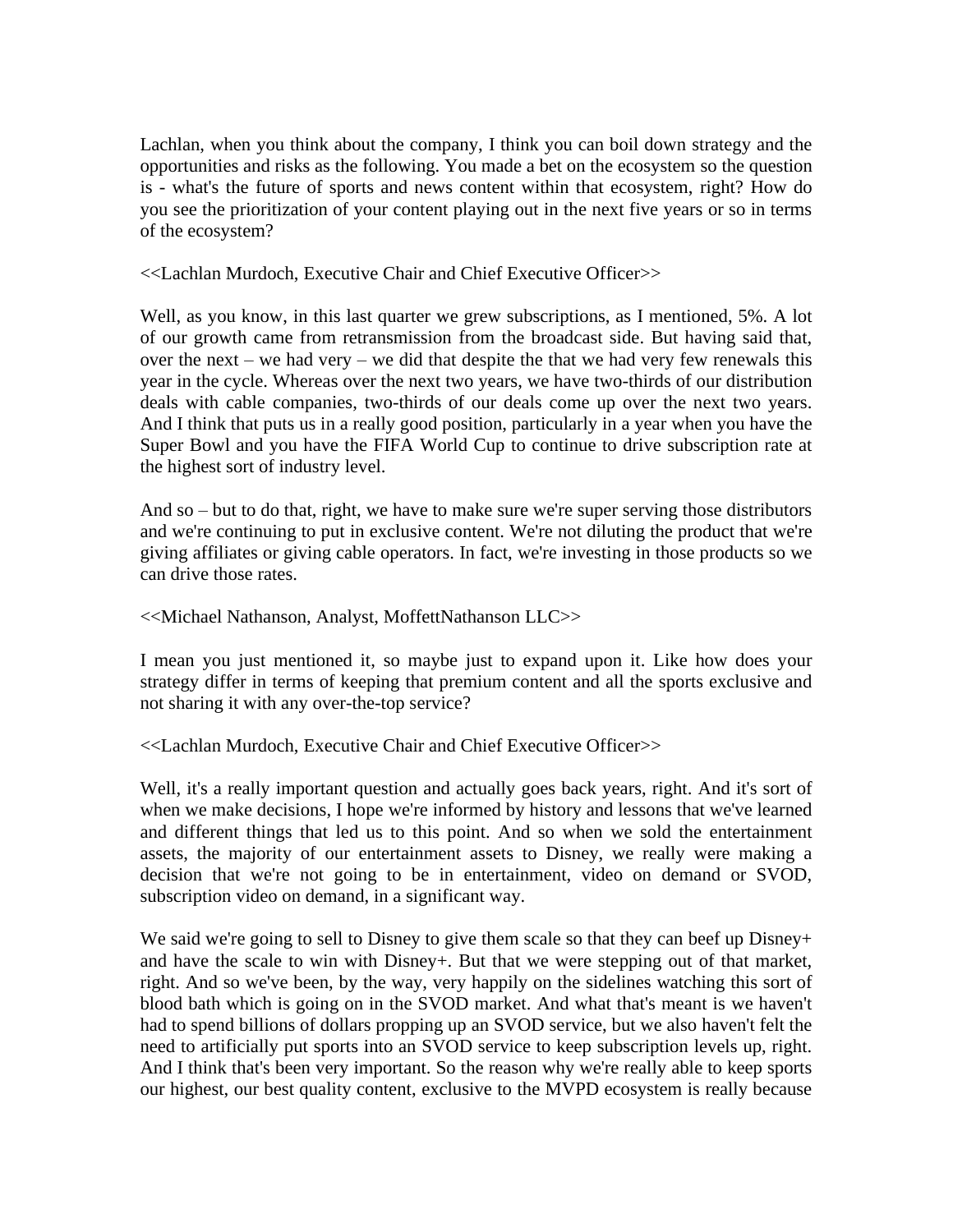we haven't had to sort of artificially keep a loss-making SVOD service inflated. And I think that's very important, right.

So again, it's not like a strategic decision that's just this week's strategy, it's actually something we've been led to over three years and we're very carefully and very intentionally being able to put ourselves in this, I think, enviable position.

<<Michael Nathanson, Analyst, MoffettNathanson LLC>>

Yes. You mentioned how fast you grew last quarter without a lot of big renewals. Do you think the next few years we'll start separating your strategy out in terms of financially from the others? Because that's where our assumption is, right? What your strategy is going to lead to higher affiliate fee growth than people who basically taking their best content will lead you over the top, right, and the markets will show that in terms of the results?

<<Lachlan Murdoch, Executive Chair and Chief Executive Officer>>

Yes, absolutely. And our argument is, as we continue to invest in the product for our distributors, and frankly we deserve a higher share of wallet from them, if other broadcasters are taking content non-exclusively outside of that bundle, they don't deserve the level of subscription that we do. And so I think that's something we expect to see over the next couple of years.

<<Michael Nathanson, Analyst, MoffettNathanson LLC>>

So later today after you, we have Perry Sook, we'll ask the same question and Chris Ripley, and I think they'll confirm your point of view of that…

<<Lachlan Murdoch, Executive Chair and Chief Executive Officer>>

By the way, Perry is terrific, and we really do see these guys as our partners in this business. And our job is to provide them with the best quality content and not to see them as a competitor or just a client of some sort. The distributors really are our partners in this ecosystem.

<<Robert Fishman, Analyst, MoffettNathanson LLC>>

Okay. So, I think we all can agree, sports have been the glue to the pay TV bundle and we continue to believe that. And now that Amazon is making sports a bigger priority, as you very well know, with Thursday Football and Apple reportedly close to Sunday Ticket deal, how should we think about FOX's ability to compete with new digital bidders on sports rights negotiations going forward from here?

<<Lachlan Murdoch, Executive Chair and Chief Executive Officer>>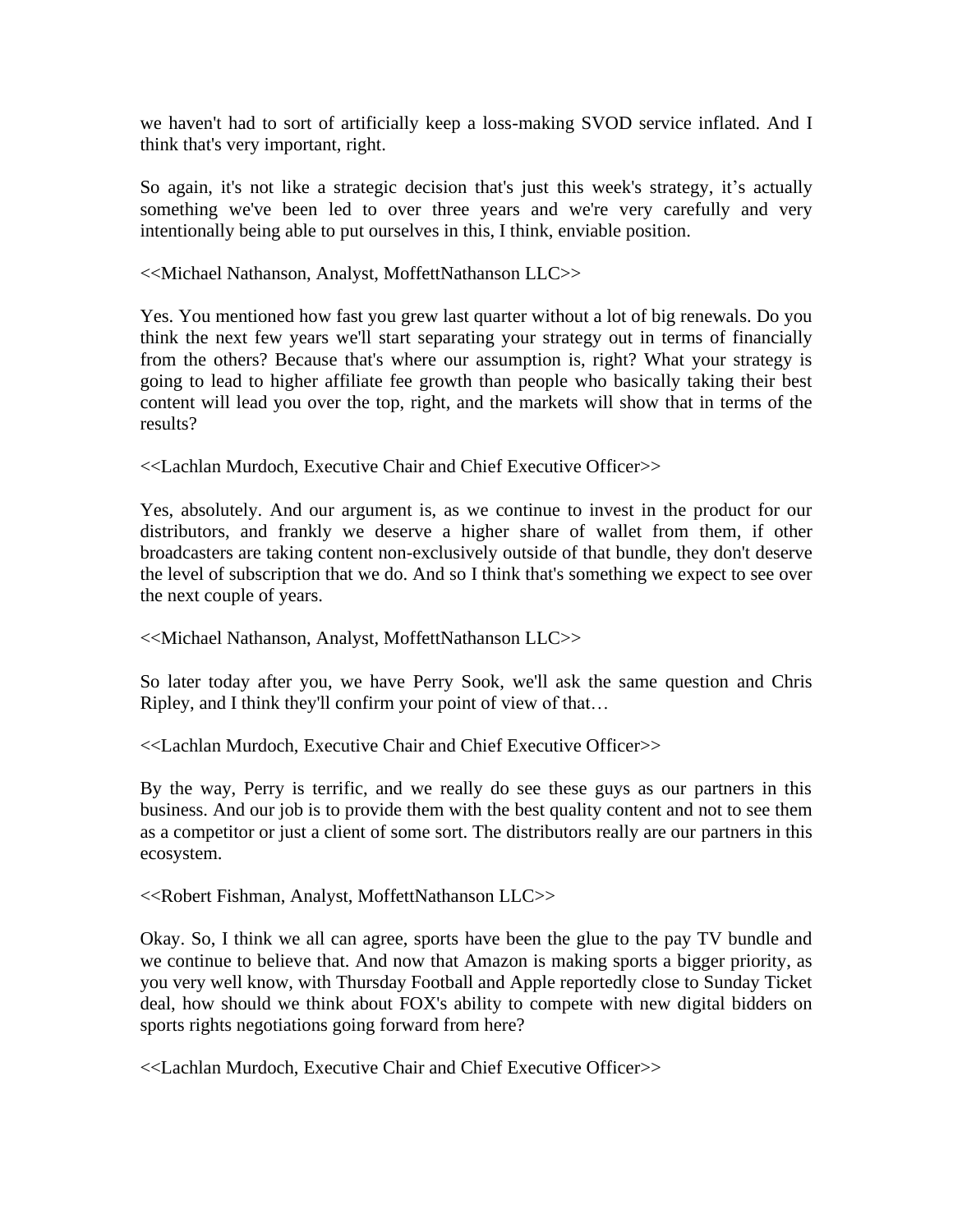We are – how should we think about how we're going to compete with new digital bidders? We're going to let Tom Brady negotiate all our contracts and we're not worried about losing a thing. So, we've just gone through the NFL negotiation. Obviously, Amazon picked up Thursday Night Football. That was actually a positive for us.

<<Robert Fishman, Analyst, MoffettNathanson LLC>>

We're very sad about that actually.

<<Lachlan Murdoch, Executive Chair and Chief Executive Officer>>

Sure. And so if I look at how that netted out, where we finished, we have a long-term extension, which sort of ensures the success, the future of FOX Sports for over the next decade. At the same time, we were able to exit and exit a year early from a loss-making contract in Thursday Night Football. So I think there are more potential competitors in the marketplace, but I think it's in a way - I think the NFL is being smart in how they've allocated their rights in a way that net and certainly for us has been positive.

<<Michael Nathanson, Analyst, MoffettNathanson LLC>>

Do you think it owes as a liability not to have, even if it's a loss-making, streaming service, to go for sports rights and look at what the ESPN do with the NHL, where they borrow these rights, they dump the rights that they don't need on ESPN+ or something? So, do you think at all as a point we're not having more surface as a problem in bidding for rights?

<<Lachlan Murdoch, Executive Chair and Chief Executive Officer>>

I think you can partner with people, right. I think because we're a smaller company and we're, I think, pretty flexible and nimble, we can work with people if we need a platform to bid with us on rights. And also because we're not competing on SVOD with a digital player, I think that makes those partnerships easier in many ways. So actually, I think, again, we're well positioned, I think net, it's a positive not to have an SVOD service where we have to place those rights.

Having said that, I think for the World Cup at the end of the year, we are going to put like a catch-up service with all of the World Cup soccer games on Tubi. It won't be the live games, but it will be sort of catch-up as soon as the whistle is blown at full time for the super fans. So, I think we can be pretty flexible in terms of how we sort of super serve our consumers, but at the same time while retaining the most exclusive rights for our distribution partners.

<<Robert Fishman, Analyst, MoffettNathanson LLC>>

So, you just mentioned your big announcement that you made in the last quarter. So, with the Tom Brady announcement, anything you do want to clarify because there's been a lot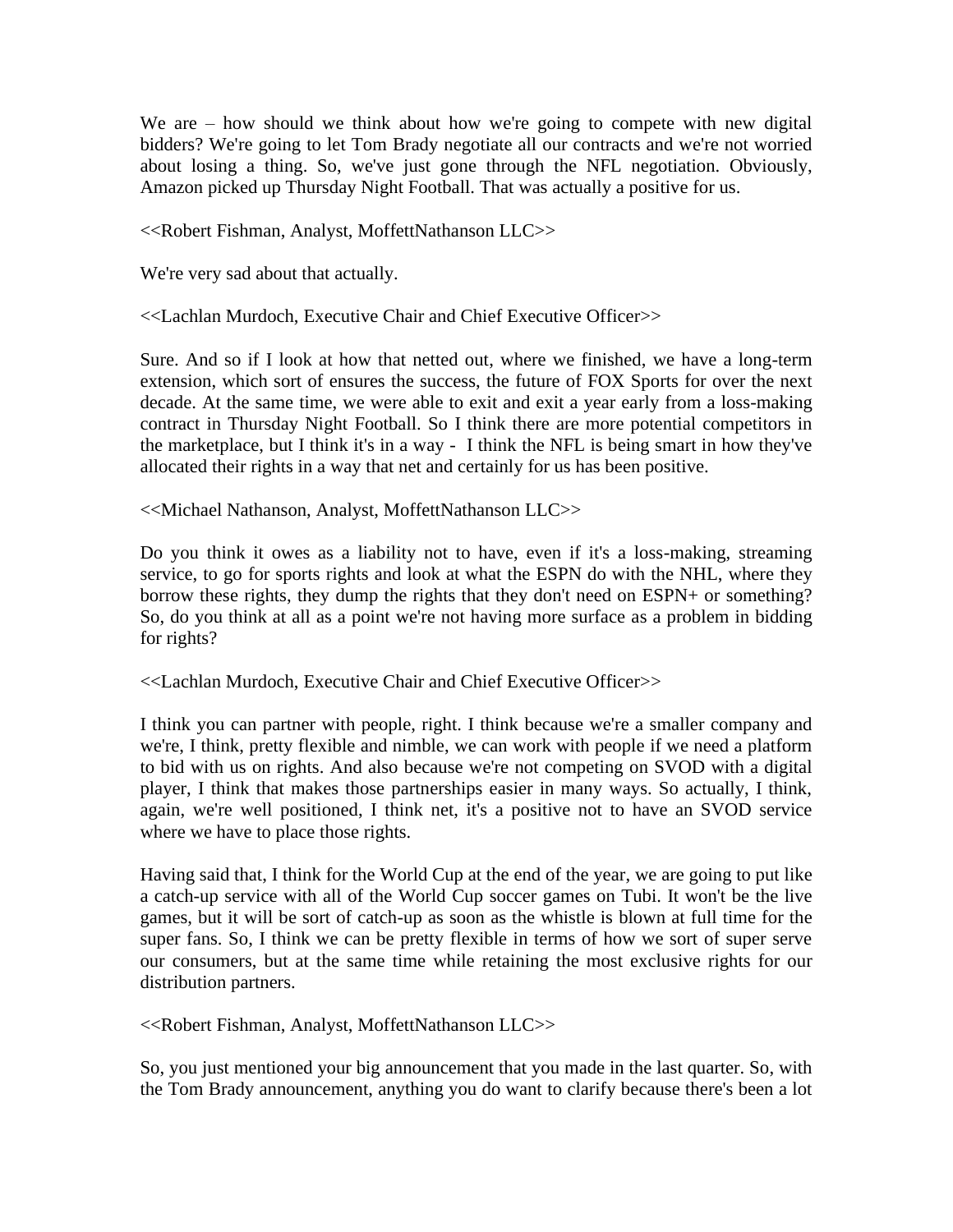reported in terms of the deal? And just more broadly, what this means for FOX and your commitment to the NFL.

<<Lachlan Murdoch, Executive Chair and Chief Executive Officer>>

So, look, the important thing with Tom is that – and this is what got me really engaged and excited about the opportunity when we started to talk to him about coming over  $-$  is that he's going to be in addition to being a senior analyst on the America's Game of the Week on Sundays, he's really going to be sort of our partner in sports and in FOX in the NFL, right. And so, he's going to be an ambassador to FOX. He's going to be working with advertisers and clients. He's going to be engaged in the marketing. And so, I really see Tom as he will be a tremendous analyst, but he's really going to be a partner of ours in the business.

<<Michael Nathanson, Analyst, MoffettNathanson LLC>>

So, the question we've been all worrying about is if cord cutting accelerates, you have the fixed cost of sports. Will you be able to properly generate the ROIs that you've thought? So, in acceleration of cord cutting, there'll be pressure on ROI. So how do you offset that rate of cord cutting? Maybe you want to talk a bit about the length of your renewal cycle. Because I think you guys are very strategic about trying to pair that up. But the feedback from the market is always, gosh, cord cutting accelerates, what's FOX going to do, right? So how do you think about the ability to offset cord cutting and drive ROI on the sports contract side?

<<Lachlan Murdoch, Executive Chair and Chief Executive Officer>>

So, I think we can – so as you know, sort of this year or this quarter, the cable penetration dropping by about 5%, right. And at that level and at the levels of sort of most analysts, consensus analyst levels even higher than that, we can absolutely keep pace with that in terms of our renewal cycles and our rate increases. So, when we model out and we look at – and you do when you do a 10-year football deal, you do sort of project out what cable universe is going to be, how much revenue we can achieve and through – not just to retain it, but to grow through our distribution agreements. And at those levels, we can very easily continue to grow our subscription revenue side.

<<Michael Nathanson, Analyst, MoffettNathanson LLC>>

Your cycles are three or four-year cycles, right? So your point is over a 10-year contract, you'll have 2 ½, 3 bites at the apple to reset prices?

<<Lachlan Murdoch, Executive Chair and Chief Executive Officer>>

That's right.

<<Robert Fishman, Analyst, MoffettNathanson LLC>>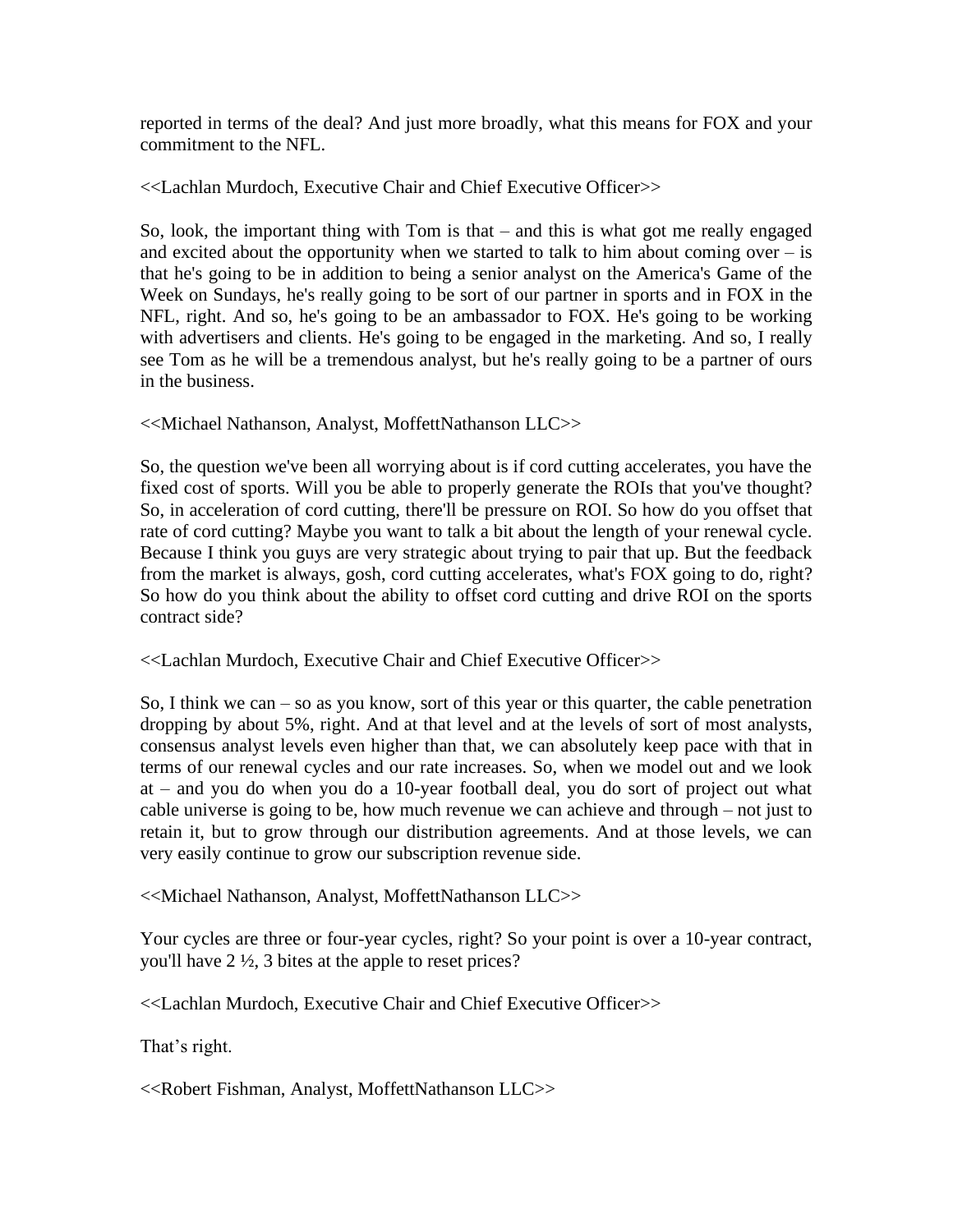So, on the last quarter earnings call, you sounded pretty pleased with the early performance of USFL. So just wondering if you could talk bigger picture. How does a deal like this strategically help the general sports rights inflation given your interest in the league?

<<Lachlan Murdoch, Executive Chair and Chief Executive Officer>>

So USFL as a spring football league, people have tried this before and hasn't always worked out well. And it's early days, right. So, we're very pleased with the early success. We've structured it differently than anyone structured springly before. We brought a couple of partners in to help fund it. We own 100% and control 100% of the league. We control all of the franchises, the teams today. And we've created a hub in Birmingham to play all the games. So, we kept costs and the complexity of running a league like this incredibly low. And that's important because you're in this for a few years to really get traction and start to grow. It was important that we partnered with NBC to broadcast the games because that gives us absolutely the most reach possible for these games, for people to start to watch and engage in the sport.

This first year, because both for us and for NBC, you have a lot of other programming commitments so the kickoff times of the games are a bit of a mess, right. They're all over the place to really fit into the schedule so we can show them live. That's something that gets cleaned up next year. And then ultimately you move out of Birmingham, you start to play more games in the cities where the franchises are based. So we see this as really a few years in terms of launching the league.

We're incredibly pleased with how it started. And obviously, strategically  $-$  by the way, we've structured it financially that it's not a burden to us  $-$  if you can get the ratings that are proven to an NHL ratings or some baseball or basketball ratings, I think that's a net positive, right. And we'll actually, frankly, add to the sports choices.

<<Michael Nathanson, Analyst, MoffettNathanson LLC>>

Can I just go back a bit to the cord cutting question I've asked in the past? Have you been surprised, even at this point, that we've not seen better virtual bundles of sports and news, right? Like you would think that there's a market need for just smaller bundles focused on sports or news? And do you see any signs of that changing where basically there's either YouTube or Hulu or someone's trying to figure out a new virtual bundle because it seems like the bundles we're getting are bigger and bigger and more expensive, right, it's kind of defeating the purpose.

<<Lachlan Murdoch, Executive Chair and Chief Executive Officer>>

So, remember a few years ago or longer, five or six years ago, when we were all talking about the core bundle, skinny bundles, I like to call them. Core bundles, because you can get fewer channels, you can still get 90% of what consumers want to view. And I think if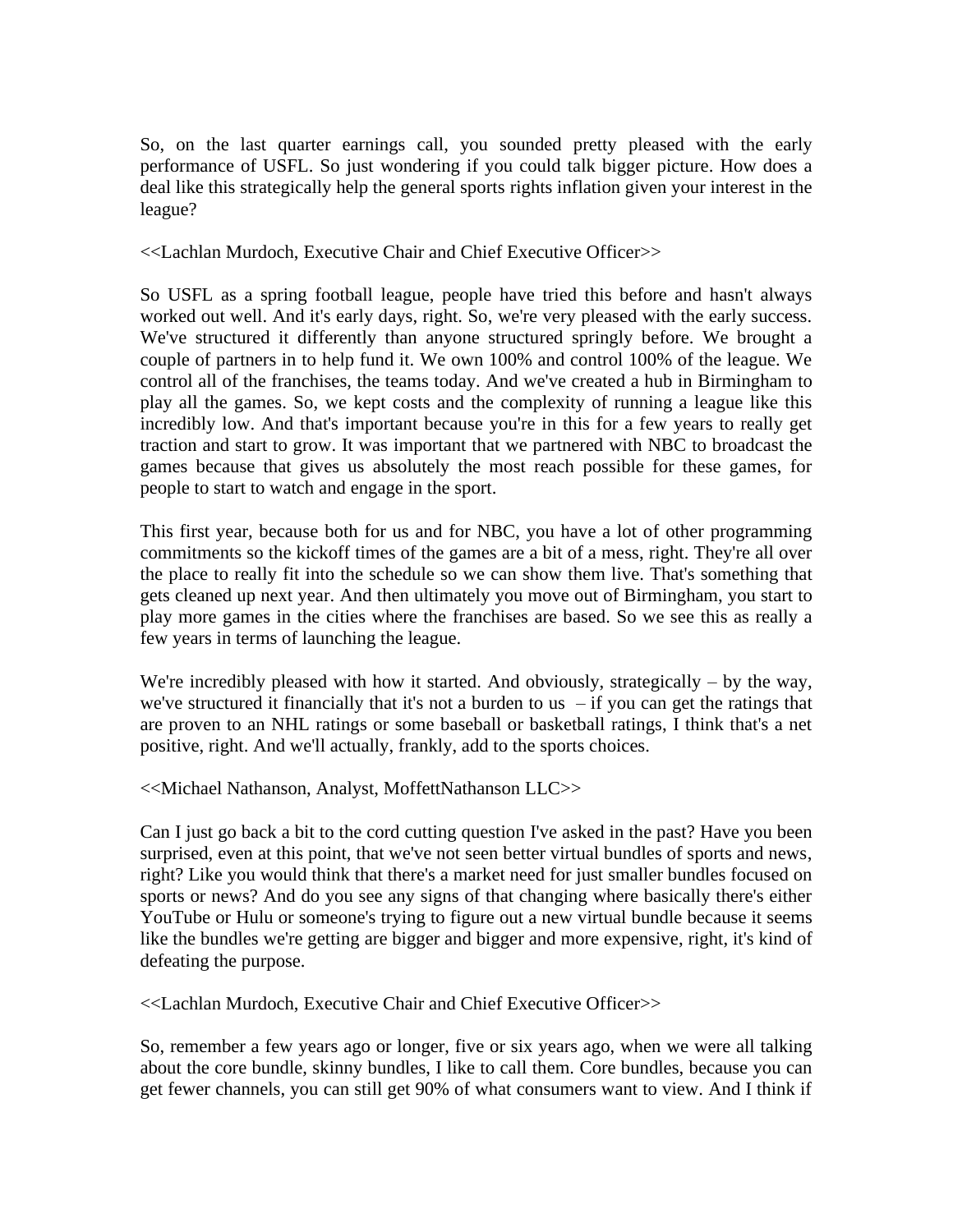anything, we're disappointed that the digital MVPDs have moved away from those core bundles. And as they've added channels, they've added cost and had to increase pricing. And so, we've seen over the last couple of years, obviously, the digital players take price increases, right.

And obviously, that has an impact on growth for them. So selfishly, because we have channels that are essential in a core bundle, that's an important part of our positioning. It's impossible to envisage a bundle that doesn't have the number one news channel in the country and the quality and breadth of our sports content. And so we'd like to see the market come back to a core bundle, if possible. We really haven't seen that as you've said. And it doesn't have to be only news or only sport. There are obviously other channels that would fit into a core bundle that I think would make a pretty compelling consumer proposition.

<<Michael Nathanson, Analyst, MoffettNathanson LLC>>

Yes. In many ways, the decision you made to sell the rest of FOX was, in some part, maybe a bet on the world is going to have to change. You don't need all these excess channels focus on the core. We're still waiting for that to happen.

<<Lachlan Murdoch, Executive Chair and Chief Executive Officer>>

And for us, and again it goes back, obviously, to some of the early questions around subscribers and how we're going to drive growth. Because we are so focused on only a core set of assets and sports, news, the stations who have entertainment and new business in Hulu, but because we're so focused on that, we don't have legacy cable channels that we're trying to defend, right.

And so, I think other companies, when they make these strategic decisions rightly trying to defend some of their legacy businesses, we don't have that conundrum. And I think that puts us in a great position. It's one of the reasons why, again, a few years ago, when Disney bought the RSNs from us and sell them, a lot of people and a lot of smart bankers and even investors, we should buy RSNs back, and we can get them back at \$0.50 on the dollar from what we sold before.

And – but what we realized, being kind of intimately with the intimate knowledge of the business is that those RSNs would require the rest of the company defending them, right, and then sort of supporting their distribution and their reach. And that's not the position we want to be. And we can use all of our leverage to drive our subscription fees and advertising for really fees across the stations and across our cable networks.

<<Robert Fishman, Analyst, MoffettNathanson LLC>>

All right. So, let's switch over to the biggest driver of your affiliate fees, FOX News. So how do you think FOX News is currently positioned relative to traditional competition and some of the newer networks that caused some of the worries the last election?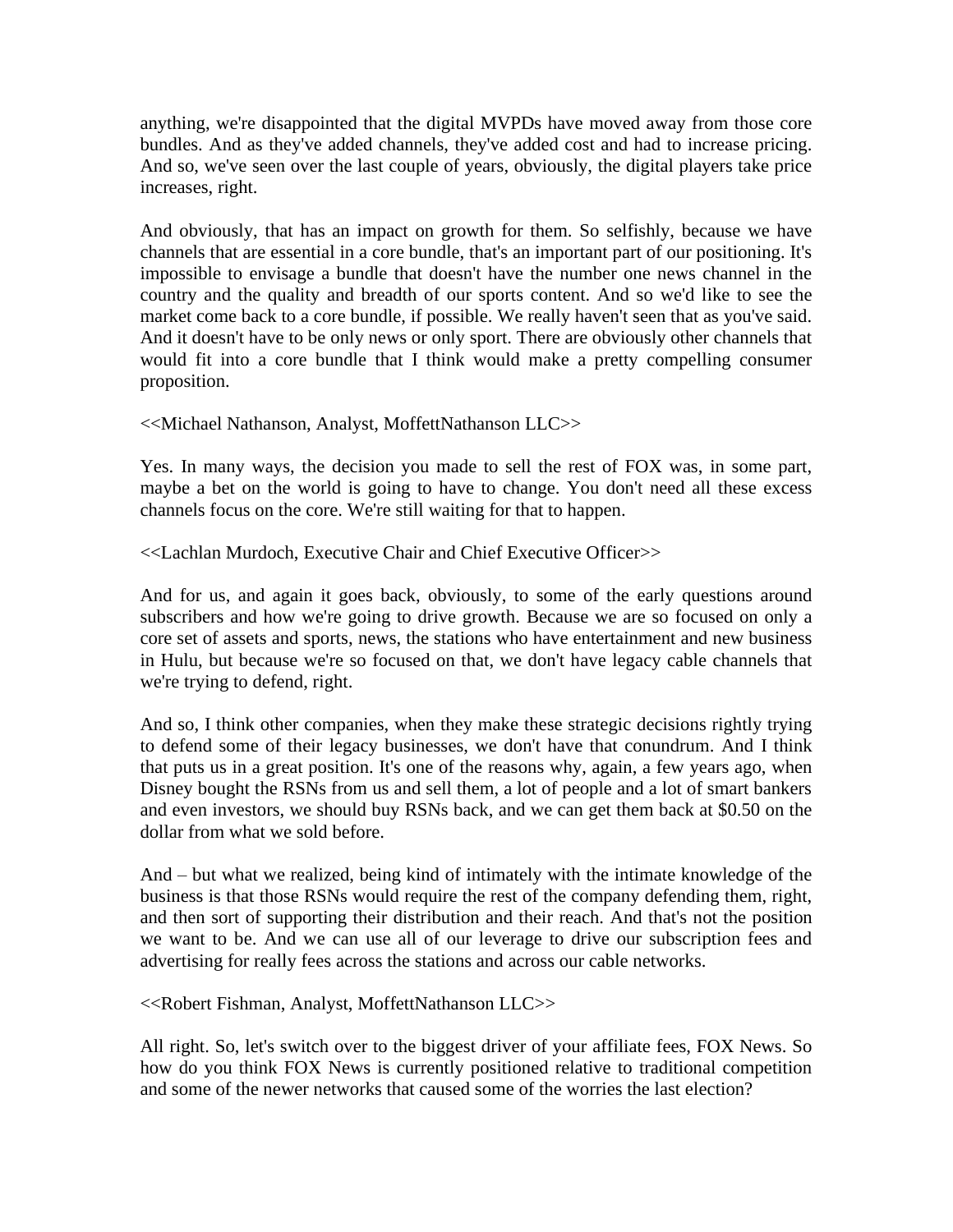<<Lachlan Murdoch, Executive Chair and Chief Executive Officer>>

Well, the biggest driver of our affiliate fees is actually our station retransmission group and how we're able to drive retransmission at pricing. And that's what's driven our growth this year even in a year when we've had so few kind of renewals. But having said that, for the cable bundle, FOX News is essential and is now achieving broadcast ratings.

And so, when we look at how we continue to improve and continue to innovate and refine FOX News, we're not looking at CNN or MSNBC. I think, I get these numbers wrong, but I go through ratings every morning. But the other morning, we beat one of the others, MSNBC by 113%, and then the other one, we beat by 160%. So, we're so far ahead of them in the market that our competitive set is the broadcast networks.

And so, when you look at just the innovations that we've done this year with *Jesse Watters* at 7:00 p.m. – has over three million, averaging over three million viewers; *Gutfeld!* – being the new king of late night on a cable channel with 30% less households than its competitors*; The Five*, again achieving being the number one show in cable news at 5:00 o'clock when hot levels are down.

And so, it's a tremendous success of all of the hard work and sort of looking across the different day parts and different hours and just making good decisions and careful decisions in terms of growing our business. And so as the business is – again, it's more comparable to a broadcast network than a cable news network – we think we deserve broadcast rights fees in terms of subscription and distribution and also frankly broadcast level on advertising CPMs.

<<Michael Nathanson, Analyst, MoffettNathanson LLC>>

Right? So, my next question would be your confidence in driving growth, but in that answer – implicit answer is your belief that you should get retrans like fees. So, a big part of the growth going forward has to be the renewal cycle on FOX News, reaching much higher levels of monetization for affiliates. You know that's the core, and I've heard Steve Tomsic say too, we should be treated like a broadcast network. When you go out to your affiliate to your distributors, that's going to be the ask?

<<Lachlan Murdoch, Executive Chair and Chief Executive Officer>>

Yeah. Absolutely.

<<Michael Nathanson, Analyst, MoffettNathanson LLC>>

Okay. And then let me ask you this for FOX News is, when you line up the advertising monetization, it looks under monetized versus other networks. Do you think there is existing advertising like hesitancy due some of the content and prime time not to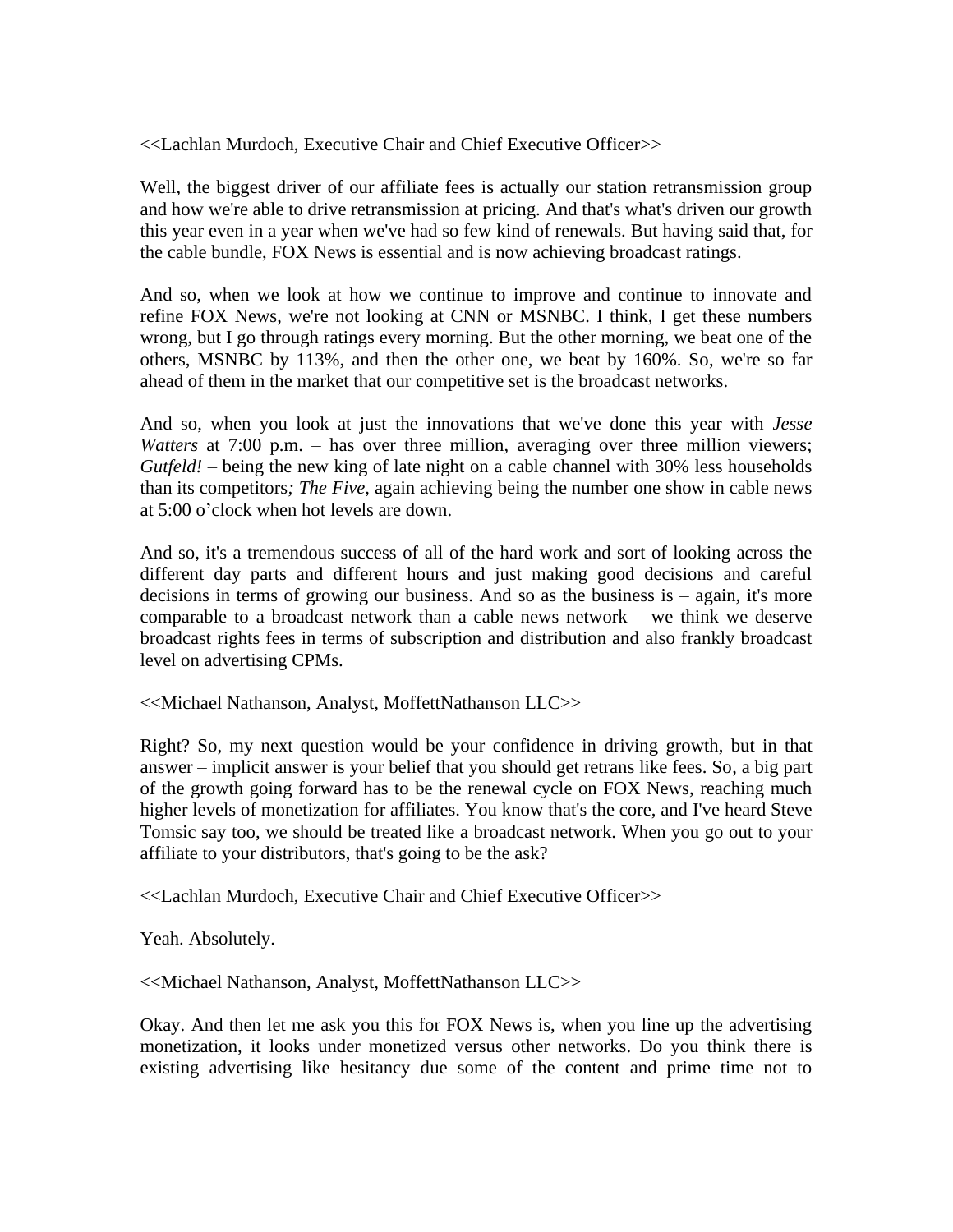advertising FOX News? Like have you dug into potentially the under monetization and what closes that?

<<Lachlan Murdoch, Executive Chair and Chief Executive Officer>>

Well, I think as a cable network you historically don't monetize in the same way the broadcast networks being able to monetize their advertising spots. And I think that, if you look at it, I think since the New FOX was created, I think it's right to say our advertising revenues on FOX News are up about 30% and so we've gone from really from strengthto-strength each year. But when you look at FOX News, you have to look at how we rebranded the business, the division as FOX News Media a couple of years ago. And that wasn't just - what's the word? - just a nice name or a grander sounding name.

Actually, what we've done is, the FOX News Digital is a growing business is incredibly strong. Our audio business, both in cars with SiriusXM and with podcasting has grown huge. We've launched a book business. And so, all those other elements of it, we've just launched by, I should forget FOX Weather which incredibly powerful brand it's now distributed in every broadband home in America can get it. It will be part of our renewal cycle with traditional cable distributors. That would be a tremendous advertising platform for our partners, a really tremendous platform.

So, as we see growing FOX News, it's not – we're not only in the news business. We've broadened that into many other businesses and many other revenue streams, revenue opportunities. And when you talk to our fans in Middle America, people who are heavy FOX News viewers, they don't see us as just a news business either. They see us as an American media brand that speaks to them in a unique way.

<<Michael Nathanson, Analyst, MoffettNathanson LLC>>

So, can you share any update on FOX Nation as part of that strategy in terms of either subscribers or just engagement? And how important is FOX Nation for the future of the FOX News Media segment?

<<Lachlan Murdoch, Executive Chair and Chief Executive Officer>>

FOX Nation is going incredibly well. I think there's a point in time, when you, I mean it's always hard to put your finger exactly on that point in time, but when you have an amount of content, fresh content that's ingested in the system every week, but also a library of content that you built up over a few years, there's important time where you sort of tip over to a point where the businesses starts to hum very well. And what we're seeing in FOX Nation is, I think, industry leading low churn rates around 7% and industry leading trial to conversion rates.

So people who are on a two week free trial, the number of them that are moving over as a paid subscriber is top of every metric. And so, we're incredibly pleased with how that works. But to put that in context, FOX Nation is a service which is designed to super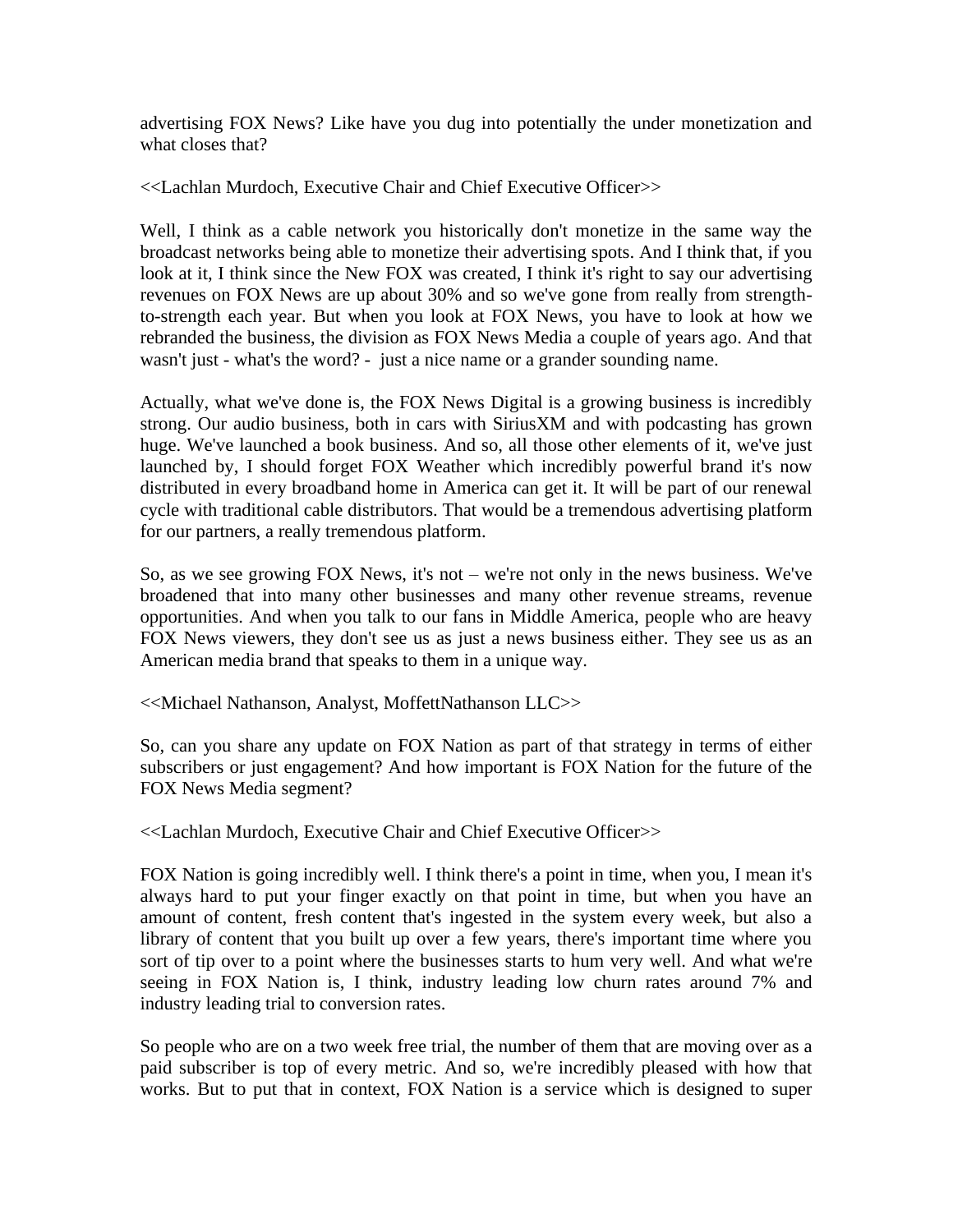serve our most loyal fans. But what that gives us though, it gives us an engagement, a further engagement with the people who are most loyal to FOX News, and it gives us a platform where we can go into new verticals. We can experiment with lifestyle and outdoors and a ton of other sort of content that we can, which is some of the most successful content on FOX Nation today. So, it is part of our strategy to diversify away from sort of a simple core news vertical.

<<Michael Nathanson, Analyst, MoffettNathanson LLC>>

If I could switch over to broadcast FOX number for a second and I know this may be a question for Charlie Collier and you. But in the New FOX, there's been a debate in the investment community about what role does scripted entertainment play on FOX. So what's your current view of kind of the ideal programming mix in broadcast? And I know you had a \$30 million dollar write-down last quarter, but even that, how does that factor into your view of the operating mix of scripted content versus reality program versus sports on the network is given the economic pressures in the business?

<<Lachlan Murdoch, Executive Chair and Chief Executive Officer>>

So, I think first of all, let me deal with the \$30 million dollar write-down first because the reality is that doesn't factor into our kind of long-term thinking about scripted entertainment, right. And that's really because a \$30 million dollar write-down is specifically due to COVID delays in production and having to shift the schedule and broadcast shows later in the year with different lead-ins and things. So that was I think a prudent write-down, but really related specifically to sort of COVID delays in production schedules.

I should say though, that as an industry, we are still operating on the entertainment side, certainly in Los Angeles. But we're really across all our productions with protocols, COVID protocols, that were designed at the height of the pandemic before vaccinations with potentially stronger strains of COVID-19. And so there were the absolutely the right protocols to put in place, but we're still operating under them now. And it does cause tremendous disruptions in production schedules when someone gets sick.

And so hopefully that changes and those protocols start to reflect the evolved COVID world that we're in today. But those like I said, they don't have an effect on our long-term thinking about our entertainment schedule. Having said that, you certainly going to see a mix of entertainment with unscripted programming, reality programming. Rob Wade's doing a tremendous job there as Michael Thorn is doing in entertainment.

I think through all of the different programming decisions that Charlie's made of last few years, the Entertainment network has remained profitable through all of that, which I'm not sure everyone can say. And so we'll be very careful on our cost base and the shows that we're airing. And it does become a mix of shows, mix of more expensive scripted entertainment, and less expensive unscripted. It's also one of the reasons why we acquired TMZ this year, they have a tremendous product and brand that they operate very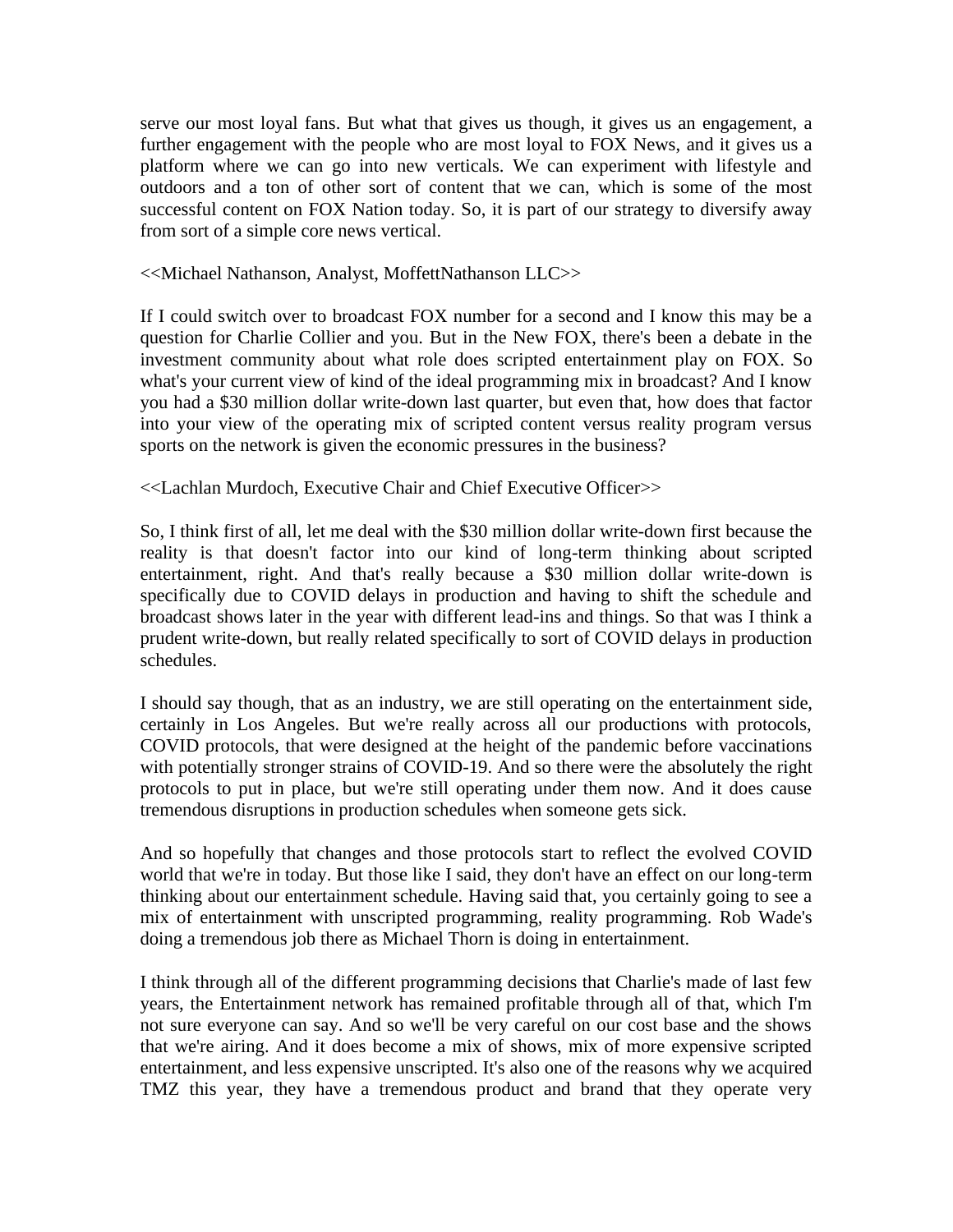efficiently, also one of the reasons why we bought MarVista who are experts in lower cost, efficient programming. And then obviously Bento Box on the animation side helps us develop animation in a cost-effective way.

## <<Michael Nathanson, Analyst, MoffettNathanson LLC>>

Given that it's upfront week, we'll ask our obligated advertising question here, but how is FOX approaching ad sales in this probably more challenging environment, or not for you because of the sports and news focus, and then maybe also just touch on how Tubi plays into your broader advertising strategy?

## <<Lachlan Murdoch, Executive Chair and Chief Executive Officer>>

Yep. So obviously there's the national advertising and local advertising. Advertising is very healthy. And so we in this last quarter, we had 9% gain. We've been able to drive really right in CPM and pretty effectively. I think the areas, if there's any areas of concerns, automotive is still down. I think across for everyone, across the board with supply chain issues and other issues that they're faced, but that's been made up for in other categories. So that's a background to the upfront. The upfront, and again we had our presentation on Monday, but these negotiations that have been going on already for weeks is very strong, but it's hard to say whether that's just us or the market, because for us, we have a schedule where this year we have a Super Bowl, this year we have the FIFA World Cup. We also, on Thanksgiving weekend, we have I think a Texas game on Thursday night, the Dallas Cowboys game on Thursday night. We have U.S. versus England on Friday night the FIFA World Cup. We have Ohio versus Michigan on Saturday, College Football and on Sunday we have the America's Game Of The Week.

And in total, we project we'll reach over 85 million Americans that weekend in the biggest shopping weekend of the year. So, it's a second Super Bowl, right. So effectively we have two Super Bowls or 1.85 Super Bowls this year. So it's a tremendous position to be in and frankly our clients and partners understand the unique power of the assets that we have this year. And then I should also say just the other thing, sorry, Michael, to interrupt. But the other thing that, I wouldn't say exciting, but just happens every couple of years is obviously that the midterm election's coming up.

The last midterm election had a record \$180 million dollar in advertising revenue for midterm, right. The recollection cycles are much higher than that, but we expect from what we were already seen with primary spending in the primaries, we expect this midterm election to blow through that \$180 million dollar record in revenue pretty significantly, pretty substantially.

<<Michael Nathanson, Analyst, MoffettNathanson LLC>>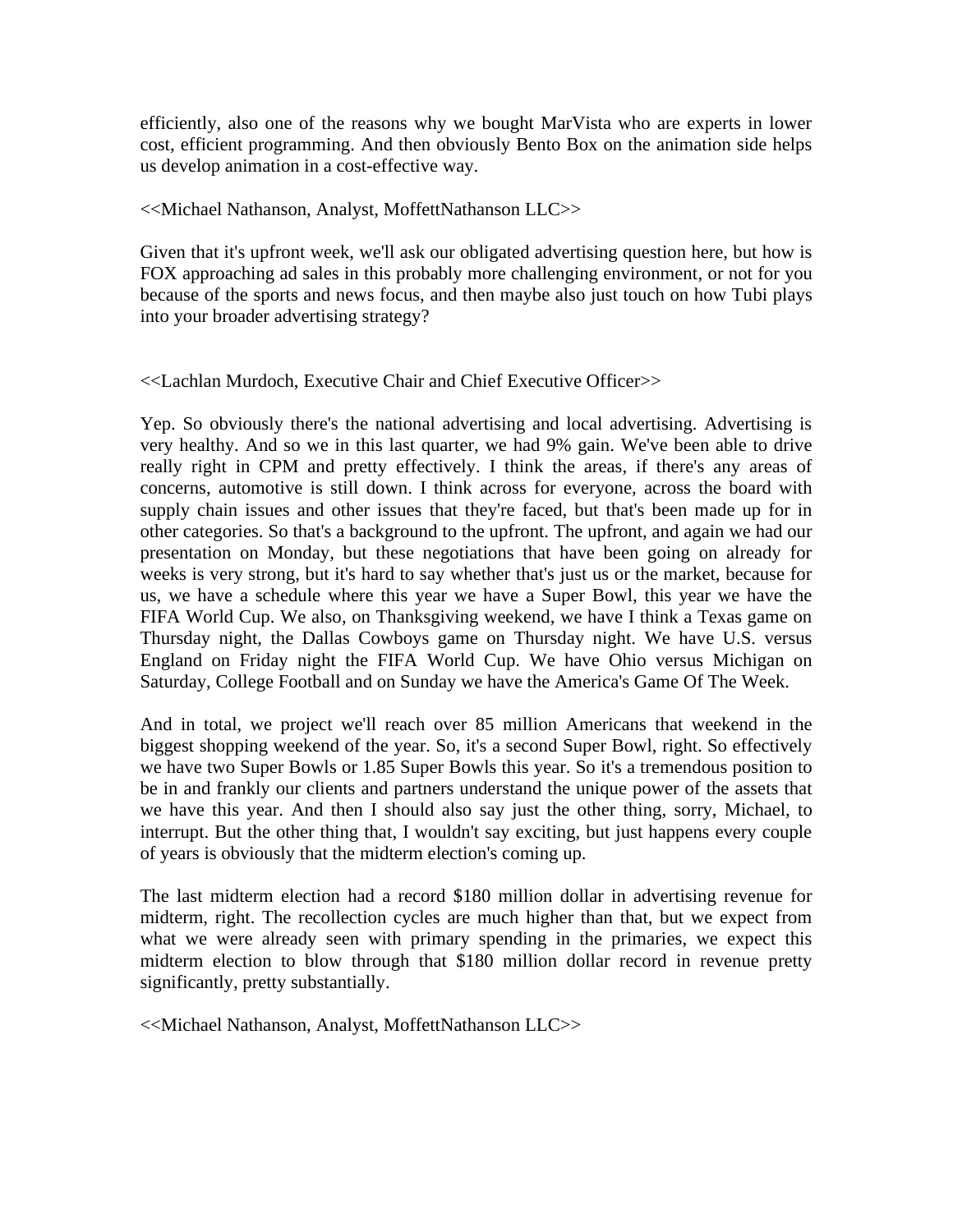What I was going to say is, while you avoided SVOD you focused on AVOD and bought Tubi, right? So you want to talk a bit about your strategy for Tubi and how Tubi is or is not integrated into how FOX goes to market in advertising?

<<Lachlan Murdoch, Executive Chair and Chief Executive Officer>>

Yep. And sorry Robert, that was the last part of your question I didn't answer. So Tubi is integrated and is a part of all of our advertising conversations but it's not a forced sale. And what I mean by that is that we know – because it's an important add on that gives our clients more reach – it gives them younger audiences, diverse audiences. It's a tremendous sort of incremental vibe for our clients but it's not forced together. And because of that we know the revenue in Tubi, which we project to be over \$1 billion dollars within the next couple years, is truly incremental to FOX's revenue.

We're not taking revenue out of one pocket and putting it in another pocket, this is truly new revenue for us and revenue we would not have been able to enjoy, have we not acquired and now run Tubi. So, I think that's really important. We're not, it's not a shell game where we want to allocate revenue and so it's truly incremental. It's incredibly sophisticated in terms of the AI and the ad stack that Farhad and his team, we have created really over like a decade. So, they're way ahead in terms of sophistication in how they can manage their ad load, how they target their advertising, how they actually can increase or decrease the ad load depending on the actual viewer, right.

And that viewer's propensity or openness does the advertising so it's an incredibly sophisticated system. We think we're way ahead of our competitors and the pack in terms of the service with 42,000 titles and the technology. So going back to the advertising question, when we present it to our clients, they are very attracted to it and, and it is growing very strongly. I think, in the last quarter 50% up in revenue.

<<Robert Fishman, Analyst, MoffettNathanson LLC>>

A question I have, like steady state, what kind of business model or what kind of margin business do you think AVOD is? You know, we debate SVOD all the time, but we never really focus on what's AVOD steady state. Do you think margins would be, you know if SVOD is 20%, do you think there would be a better business than SVOD?

<<Lachlan Murdoch, Executive Chair and Chief Executive Officer>>

It's definitely a better business than SVOD. So that's the easy part of the answer. What the margins will be, it's interesting. You know, we had profitable quarters, breaking quarters, in Tubi. We've chosen to invest in it because we think it's a really important business and really is part of the future of how people going to watch television and television entertainment and so it's the right thing to be investing in. Having said that, you can dip it into profitability tomorrow if you wanted to. But I think overall steady state, I think you're talking in that 20% to maybe 30% margin range.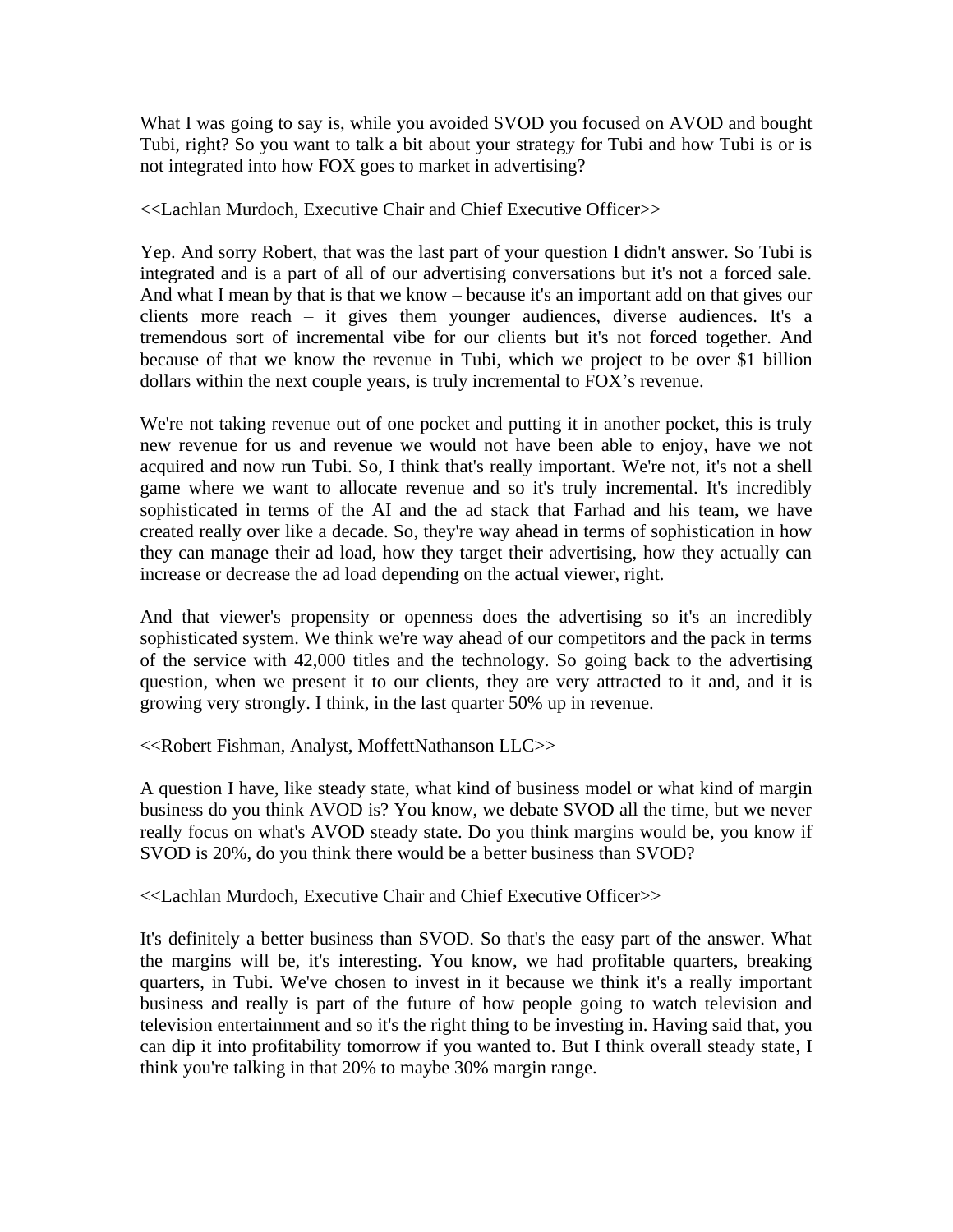<<Robert Fishman, Analyst, MoffettNathanson LLC>>

So just following up on the Tubi, piece there's clearly some new entrants coming into to the broader streaming market with Disney+ and Netflix. So how do you see that impacting Tubi's position to continue to take share of that streaming advertising pie?

## <<Lachlan Murdoch, Executive Chair and Chief Executive Officer>>

So again, part of our upfront piece was this line Only FOX, right. And when you have  $a -$ I want to say sales line, you come up with a slogan, for lack of a better term without more coffee. When you come up with a slogan, the important thing for a slogan I guess it's got to be true and it's got to actually speak to different constituents and stakeholders within the business. And so, what we talked about when we're talking about Only FOX was that Only FOX is like entirely focused on our advertisers and our clients.

And what that means in terms of strategically for us as well, is that we are not kind of confusing the consumer message and the consumer proposition with different tiers with - Hey, here's a subscription tier that there's no advertising and you can pay a few dollars less and get advertising and not quite clear what that ad load is. And by the way, if you're in one tier, we'll try to push you into the other tier or some content will be in one tier and some will be in another. It's a very confusing, and I think frustrating proposition to the ultimate viewer, the ultimate consumer but also to advertisers and clients.

We are the only company that's 100% focused on kind of serving our viewers but serving our advertising clients. And then we are partners in their business, we want them to succeed and we want to offer them the best advertising platform for them. And so I think that's an important differentiator with Tubi. Because of that as well and because Tubi is not the primary viewing like 98% of the viewing is on-demand viewing. The ad load is very low and purposely so because it's a great consumer experience. Again, that's a positive for advertisers and positive for the viewers as well.

So, we think Tubi is in a tremendous position. We talked a little bit before the technology that they've created and they're the tech company first and probably so. I think as other players enter the market again, I think there'll be more, they'll have a hybrid models which are not great, but I think it'll increase the overall kind of marketplace for digital advertising. And if you can be streaming advertising, and if you can be at the top of that business, I think it'll actually ultimately help Tubi.

<<Michael Nathanson, Analyst, MoffettNathanson LLC>>

So drilling down a bit more of that what I wonder is, as you see people like Roku and Amazon who own operating systems and platforms realize they need to get even stronger in the AVOD market. Do you see that potentially as a risk for Tubi's growth where you no longer have distribution partners who are friends, but potentially friends you say they need to grow the advertising parts of their business?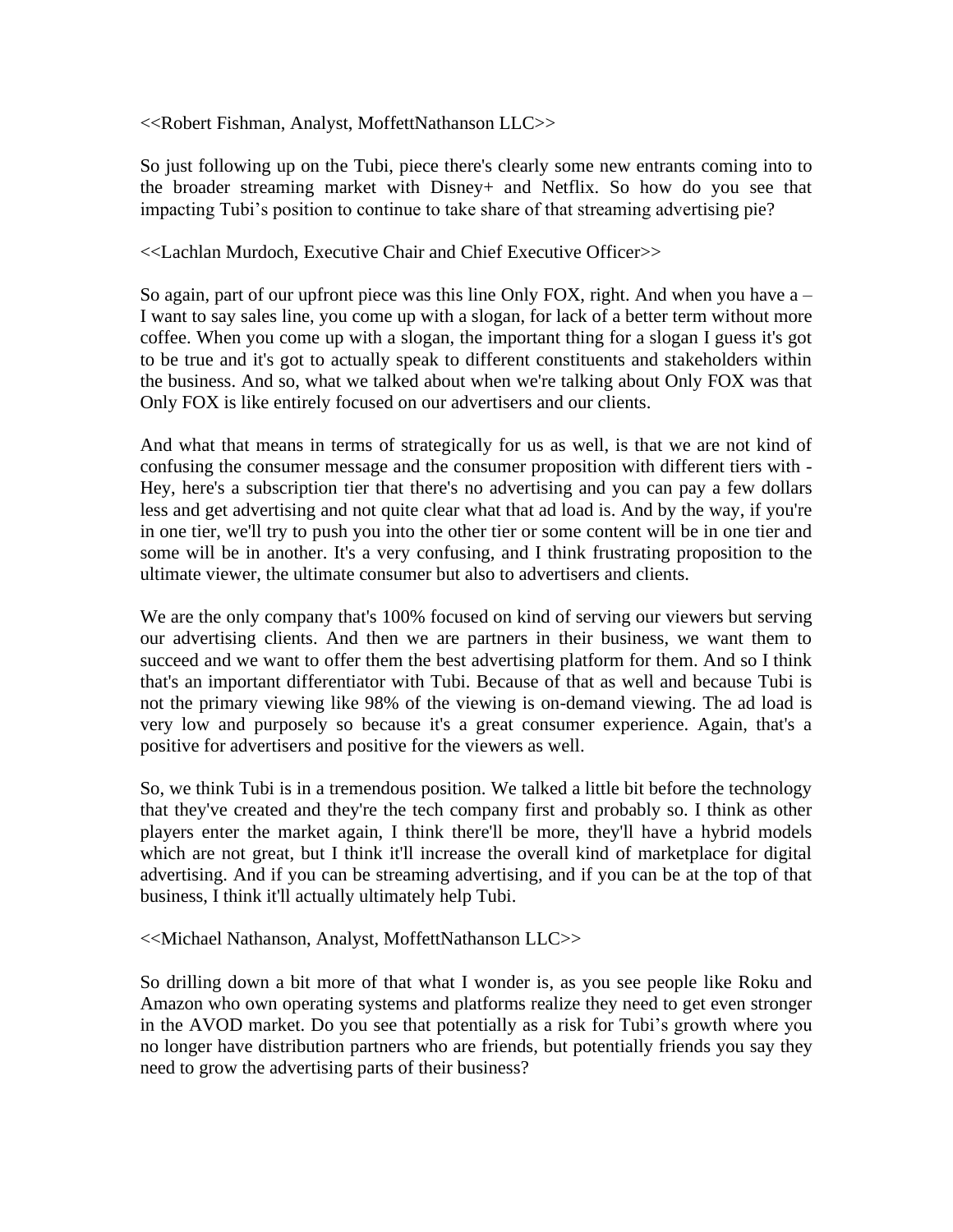<<Lachlan Murdoch, Executive Chair and Chief Executive Officer>>

From a distributor's point of view, we've been able to work pretty closely with them all, they get a share of revenue on different platforms. So actually they've been tremendous partners and like being part of Tubi's growth. So I don't see that. And I also, going back to Robert's question, I think when we – it was interesting because when we had piece of Hulu and we were watching Hulu's growth and when Hulu launched the ad free tier we were worried that everyone would take the ad free tier because actually you were making enough money with the advertising.

And while we were there, I'm not sure what it's done since, only about one-third of people took the ad free tier right. Two-thirds of people were happy to keep the advertising. And what that certainly taught me and taught us kind of corporately, is that free is a pretty good proposition for people, right. And so it's a great proposition for maybe people in Manhattan or Los Angeles or San Francisco don't understand that, but particularly going into a potentially recessionary period or certainly a high inflation, period free is a tremendous proposition. And some of these hybrid models, if you are – I don't know I'm making this up – if you're \$19 dollars with no ads and you're \$12 dollars but you have some ads, well, why don't you just have some ads and be zero and be free? Our proposition is the simplest and I think is really the most attractive to most Americans.

<<Michael Nathanson, Analyst, MoffettNathanson LLC>>

Okay. So, it it's taken is this long to get to sports gambling. Given the importance of sports in your traditional media portfolio, can you update us on how FOX is positioned in online sports betting and I mean, clearly you guys were very early to this with The Stars Group deal all the way back in 2019. So why has this been a focus of yours for so long?

<<Lachlan Murdoch, Executive Chair and Chief Executive Officer>>

All the way back in 2019, it does seem like…

<<Michael Nathanson, Analyst, MoffettNathanson LLC>>

Before the pandemic, before the inflation, yeah.

<<Lachlan Murdoch, Executive Chair and Chief Executive Officer>>

Pre-pandemic. So look, we were early to it. Part of our overall strategy is we have the largest reach and the best engagement certainly in news and sports, and also to a large degree entertainment, but how do we take that reach and that engagement and how do we monetize it in new ways, but in ways that are potentially very significant, very substantial.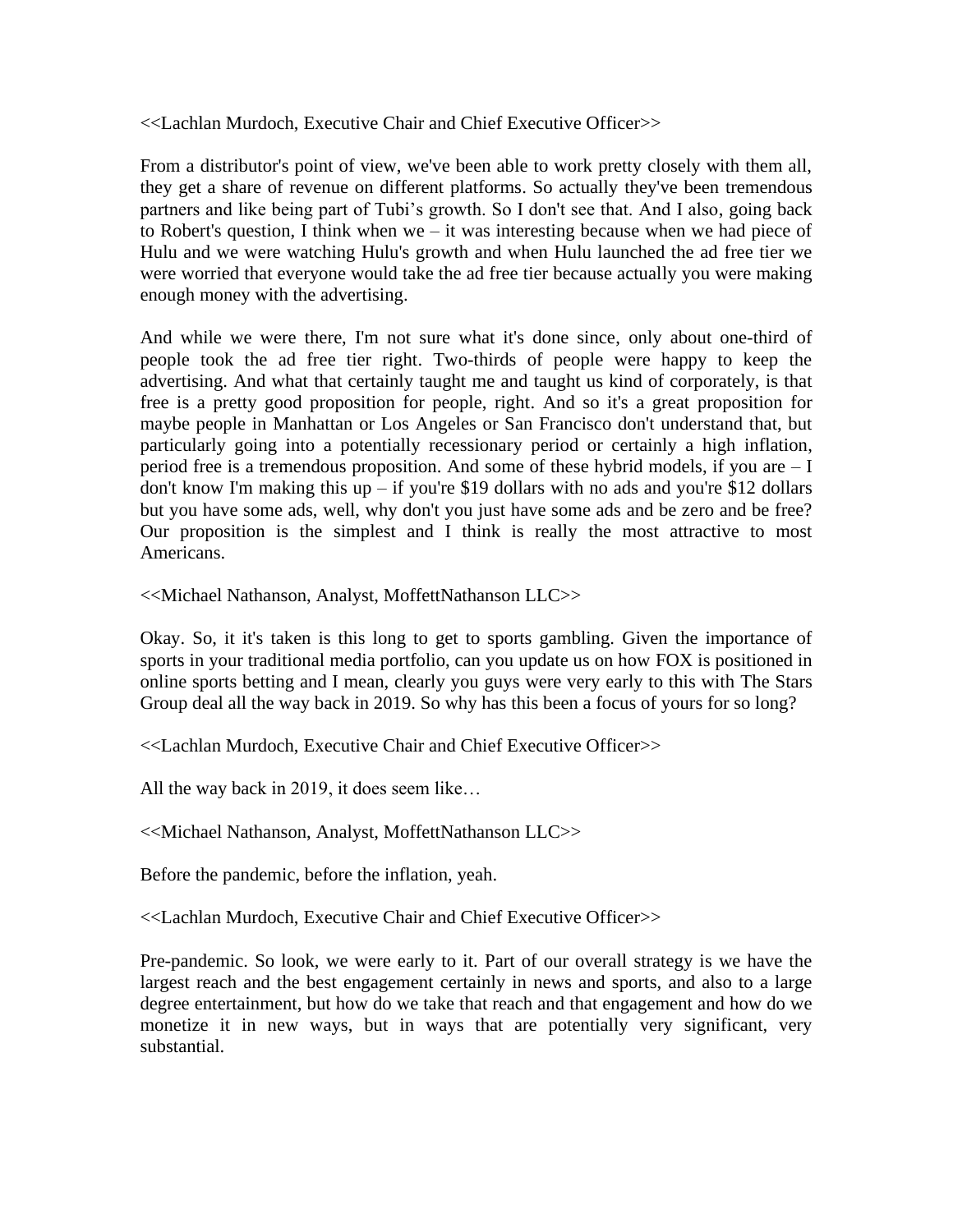And so clearly in sports and with the legalization of sports wagering state-by-state, clearly, that was something we saw very early as a huge opportunity for us. And so we did the deal with the Stars Group. I think we structured our part of that very well. Obviously, we're not licensed, so we structured it as sort of options into the business, but what we were charged with delivering was our huge audience that's engaged with waging, we do that in a fun way, right.

We do that with a free-to-play game which is FOX Bet Super 6. And now is over 6.6 million, I think, users have downloaded the app and use it particularly it goes through, obviously given cycle, depending on the sports cycle, but it's obviously tremendously popular, particularly with the – in the football season. And so that's worked incredibly well. We're frustrated with the fact that our piece with that, we have a big option in FanDuel 18.6%, but that the FOX Bet joint venture is only rolled out in four markets.

So we're frustrated that hasn't been rolled out in more markets. It's not something that we operate as not being a licensed player. And that's sort of the basis of a big part of the arbitration we're going through now with Flutter, and we expect to be through that arbitration in the summer.

<<Michael Nathanson, Analyst, MoffettNathanson LLC>>

So, we have two closing questions. Let me ask you the first, which is, is there a growing frustration internally about not receiving credit for your growth, your assets, which can lead to a reevaluation of a company as a public standalone entity?

<<Lachlan Murdoch, Executive Chair and Chief Executive Officer>>

No. So, I'm going to use an Australian phrase but you probably wouldn't understand. Just say we have big wraps on ourselves, which means we like our story, we can see the growth that's within the company, and we're excited for the next few years. And the management team as a whole is engaged, is energized and really focused on driving both revenue growth and EBITDA growth. I think being particularly this next year with the sports that we've outlined, the political cycle that we've outlined, our renewals with our distributors, two-thirds coming up over the next two years. So we're incredibly excited by the prospects for that company over the next few years.

And so I think that's what we're focused on. And it's really up to us to tell the story, to come thank you for having me here this morning, to be able to tell our story, because that's a really important part of getting people to understand the potential of FOX.

<<Michael Nathanson, Analyst, MoffettNathanson LLC>>

Thank you. Robert's last one.

<<Robert Fishman, Analyst, MoffettNathanson LLC>>